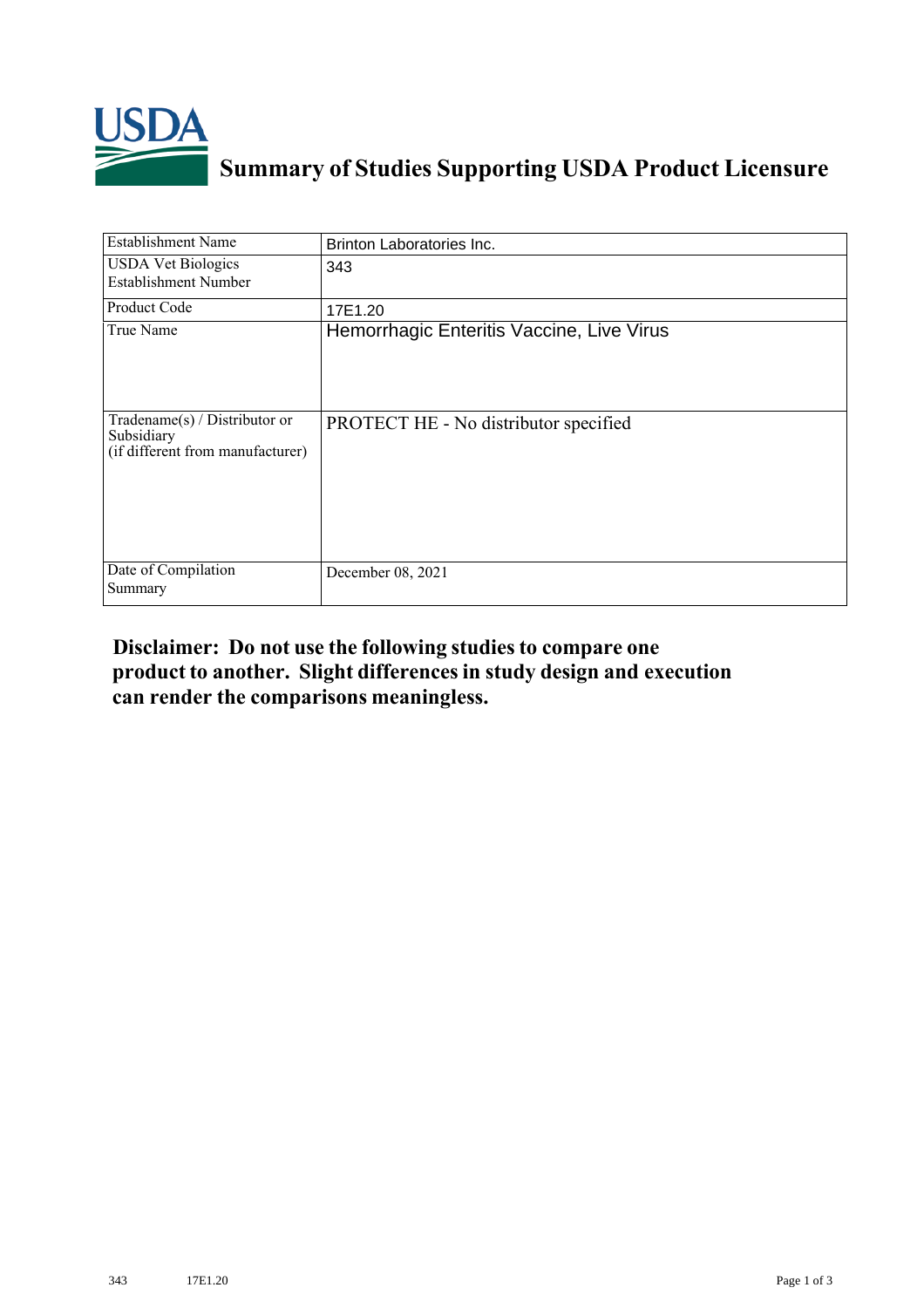| <b>Study Type</b>              | Efficacy                                                                                                                                                                                                                                                                                                                    |
|--------------------------------|-----------------------------------------------------------------------------------------------------------------------------------------------------------------------------------------------------------------------------------------------------------------------------------------------------------------------------|
| <b>Pertaining to</b>           | Hemorrhagic Enteritis Virus                                                                                                                                                                                                                                                                                                 |
| <b>Study Purpose</b>           | Demonstrate efficacy against Hemorrhagic Enteritis                                                                                                                                                                                                                                                                          |
| <b>Product Administration</b>  | Drinking Water                                                                                                                                                                                                                                                                                                              |
| <b>Study Animals</b>           | Turkey                                                                                                                                                                                                                                                                                                                      |
| <b>Challenge Description</b>   |                                                                                                                                                                                                                                                                                                                             |
| <b>Interval observed after</b> |                                                                                                                                                                                                                                                                                                                             |
| challenge                      |                                                                                                                                                                                                                                                                                                                             |
| <b>Results</b>                 | Study data were evaluated by USDA-APHIS prior to product<br>licensure and met regulatory standards for acceptance at the time<br>of submission. No data are published because this study was<br>submitted to USDA-APHIS prior to January 1, 2007, and APHIS<br>only requires publication of data submitted after that date. |
| <b>USDA Approval Date</b>      | May 02, 1991                                                                                                                                                                                                                                                                                                                |